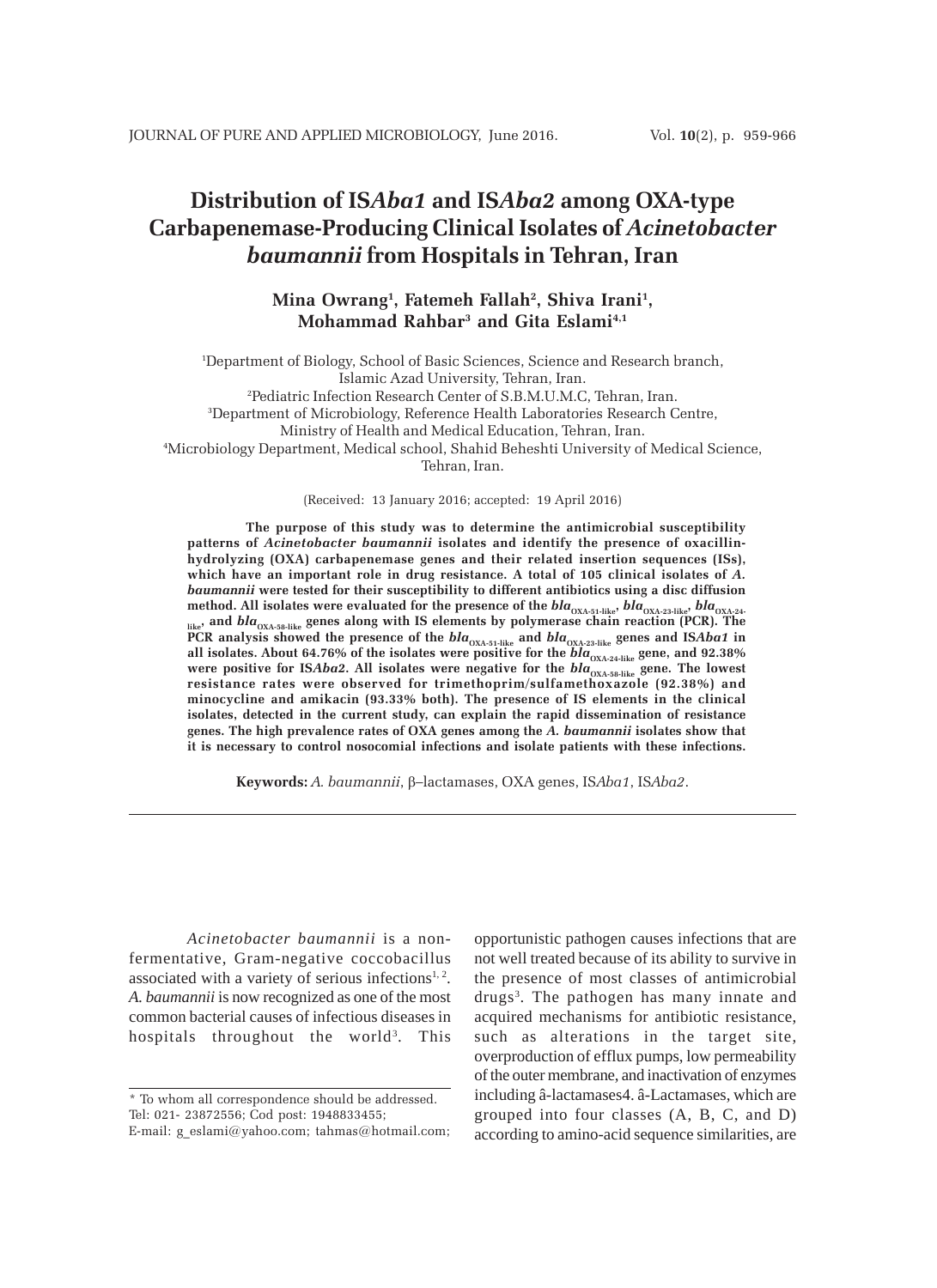enzymes that degrade â-lactam antibiotics<sup>5</sup>. â-Lactam antibiotics, including penicillins, cephalosporins, and carbapenems, inhibit peptidoglycan transpeptidases. The group D or carbapenem-hydrolyzing class D â-lactamases are known as oxacillinases (OXA) because of their ability to hydrolyze oxacillin<sup>6</sup>. These enzymes are classified into four main OXA subfamilies: OXA-23-like, OXA-24/40-like, OXA-58-like, and OXA-51-like, with the latter chromosomally located in all *A. baumannii* strains. Thus, it is an important genetic marker for the identification of these bacteria7, 8. The OXA types have weak hydrolytic properties, but their genes are usually associated with genetic elements, such as insertion sequences (ISs), able to increase the expression of carbapenemases and also mobilize the genes<sup>7, 9</sup>. The most common IS is IS*Aba1*, although other IS elements, such as IS*Aba2*, are also associated with the resistance. When an IS element is located upstream of several OXA-type â-lactamase genes, such as the  $bla_{\text{OXA-23-like}}$ ,  $bla_{\text{OXA-51-like}}$ , and  $bla_{\text{OXA-5}}$ 58-like genes, it increases their expression to a level that confers resistance to carbapenems<sup>5, 10, 11</sup>. Therefore, it is very important to evaluate the prevalence of ISs as well as the OXA genes in *A. baumannii* from different hospitals and medical centers.

To our knowledge, there are no data regarding the occurrence of OXA genes, together with members of the IS family, especially IS*Aba2*, in *A. baumannii* isolates from different hospitals in Tehran, Iran. Since IS elements are transferable and can increase antibiotic resistance of bacteria, we aimed in this study to evaluate the antimicrobial activity of 14 antibiotics against clinical isolates of *A. baumannii*, which were collected from five hospitals in Tehran, Iran. Furthermore, the distribution of the four subgroups of OXA carbapenemase genes, as well as the presence of the insertion sequences IS*Aba1* and IS*Aba2*, were studied in *A. baumannii*.

### **MATERIALS AND METHODS**

### **Bacterial isolates**

In this study, a total of 105 clinical isolates of *A. baumannii* were collected from patients in five different hospitals in Tehran between 2014 and 2015. Phenotypic identification of the isolates as

J PURE APPL MICROBIO, 
$$
10(2)
$$
, JUNE 2016.

*A. baumannii* was performed using biochemical tests, including growth at 42 °C, culture on selective media, negative oxidase test, lack of lactose fermentation, etc. The PCR amplification and sequencing of the *bla*<sub>oxa-51-like</sub> gene were used to confirm strain identity as *A. baumannii*. **Antimicrobial susceptibility tests**

Antimicrobial susceptibility testing of the isolates against a panel of 14 agents was performed by the Kirby–Bauer disc diffusion method on the Mueller–Hinton agar (Merck, Germany) according to the current Clinical and Laboratory Standards Institute guidelines (2014). The following antimicrobials were used for the susceptibility tests: amikacin (AMK, 30 µg), ceftazidime (CAZ, 30 µg), cefepime (FEP,  $30 \mu$ g), cefotaxime (CTX,  $30 \mu$ g), ceftriaxone (CRO,  $30 \mu$ g), ciprofloxacin (CIP,  $5 \mu$ g), gentamicin (GEN, 10 µg), imipenem (IMP, 10 µg), meropenem (MEM, 10 µg), piperacillin (PIP, 100  $\mu$ g), piperacillin/tazobactam (TZP, 100 + 10  $\mu$ g, respectively), tigecycline (TGC, 15 µg), minocycline (MCN, 30 µg), and trimethoprim/sulfamethoxazole  $(SXT, 1.25 + 23.75 \mu g, respectively)$ . All antibiotics were purchased from Rosco Diagnostica, Denmark. **DNA extraction**

Genomic DNA was extracted using a standard DNA extraction kit (Bioneer, Korea) according to the manufacturer's instructions. A total of 5 ìL of extracted DNA was used for each reaction.

### **Molecular detection of OXA carbapenemase genes and IS elements and nucleotide sequencing**

All isolates were subjected to PCR for the detection of the four main groups of OXA carbapenemase genes ( $bla_{\text{OXA-51-like}}$ ,  $bla_{\text{OXA-23-like}}$ ,  $bla_{\rm OXA-58\text{-like}}$ , and  $bla_{\rm OXA-24\text{-like}}$ ), as well as the IS*Aba1* and IS*Aba2* elements. The primers used in this study are listed in Table 1.

The PCR mixture contained 1 µL of extracted DNA, 1 µL of each forward and reverse primer, 9.5 µL of water, and 12.5 µL of Master Mix (Ampliqon, Denmark). Amplification was performed in a thermocycler (Eppendorf, Germany) programmed for the following amplification conditions: initial denaturation at 94 °C for 5 min, followed by 30 cycles of 45 s at 94 °C (denaturation), 53–55 °C (annealing), and 45 s at 72 °C (extension), and final extension at 72 °C for 7 min (Table 2). In contrast to the other amplicons, the annealing temperature for IS*Aba2* was 48 °C. The amplified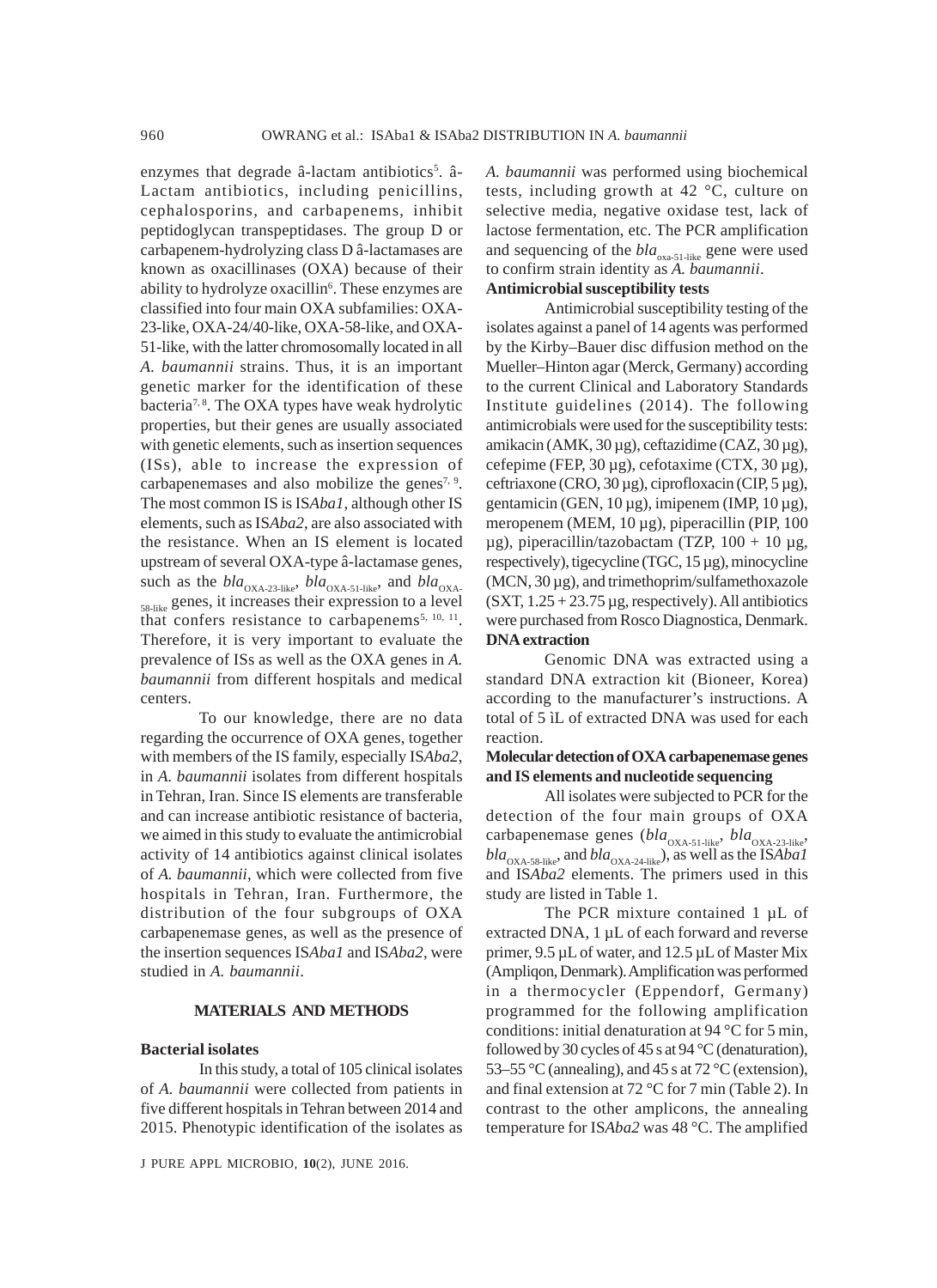PCR products were analyzed by 1.5% agarose gel electrophoresis at 100 V for 50 min in 1X Tris/borate/ EDTA buffer containing RedSafe (iNtRON Biotechnology, Korea). The DM 100–2,300-base pair (bp) ladder (SMOBiO, Taiwan) was used as a molecular weight marker. Gels were photographed using a UVIdoc gel documentation system (Uvitec, UK). The PCR products were purified using a PCR purification kit (Bioneer), and sequencing was performed by the Bioneer Company (Korea).

### **RESULTS AND DISCUSSION**

In this study, we investigated 105 clinical isolates of *A. baumannii* from five hospitals in Tehran. After strain identification by conventional methods, antimicrobial susceptibility testing was performed. The results of the susceptibility testing are presented in Table 3. The high rates of resistance shown in the table indicate that this is a phenotype often observed in *A. baumannii*. Indeed, 100% of the isolates were resistant to CTX, and the resistance to other cephalosporins was also very high. Carbapenems, such as IMP and MEM, also showed high rates of resistance. The lowest rate of resistance was observed for SXT.

The distribution of OXA-type genes and IS elements in the A. *baumannii* strains isolated from the hospitals in Tehran is shown in Table 4. All isolates were positive for the  $bla_{\text{OXA-51-like}}$  gene, which confirmed their identity as *A. baumannii*, and negative for the carbapenemases belonging to the OXA-58 family. Furthermore, 100% of the isolates carried  $bla_{\text{OXA-23-like}}$  genes, which are one of important resistance factors in this bacterium, and 64.76% of the isolates carried  $bla_{OXA-24-like}$ genes. The IS*Aba1* sequences were found in all analyzed strains of *A. baumannii*. The IS*Aba2* sequences were detected in 92.38% of the isolates. The results of agarose gel electrophoresis of the PCR products of all OXA genes and the IS elements are presented in Fig. 1. It was confirmed that the bla<sub>OXA-51-like</sub> and ISAba1 sequences were present in all samples, but we did not find the  $bla_{\text{OXA-58-like}}$ sequences in the samples obtained from the hospitals selected. The presence of the *bla*<sub>OXA-23-</sub>

like and ISAba2 sequences was observed in most cases.

*A. baumannii* has globally emerged as one of the most troublesome pathogens for healthcare institutions<sup>12</sup>. The ability of this microorganism to survive in both dry and wet conditions and its adherence to plastic and metal materials lead to a failure in hygiene prophylaxis. Changes in growth conditions may affect the transposition efficiency of several mobile elements. Those in turn may increase the resistance by upregulating gene expression or by conferring different resistance mechanisms. In addition, resistance genes can be expressed on plasmids and chromosomes, particularly genes of resistance to carbapenems<sup>13</sup>. Carbapenems are antibiotics of choice for the treatment of infections caused by *A. baumannii* when this bacterium is resistant to other â-lactam antibiotics. However, resistance to carbapenems has increased, and this can limit the choice of antibiotics for physicians. Generally, carbapenem resistance is associated with production of OXA enzymes, but metallo-âlactamases can also confer resistance to carbapenems in *A. baumannii*14, 15.

There are four main OXA subgroups associated with *A. baumannii*, and their respective genes are named *bla*<sub>OXA-51-like</sub>, *bla*<sub>OXA-23-like</sub>, *bla*<sub>OXA-</sub>  $_{58\text{-like}}$ , and  $bla_{\text{OXA-24-like}}$ . The largest subgroup is OXA-51-like, which corresponds to chromosomalencoded enzymes, and the PCR performed in our study showed that all 105 clinical isolates were positive for the bla<sub>OXA-51-like</sub> gene. A survey conducted by Visca *et al.*16 also demonstrated the presence of the *bla*<sub>OXA-51-like</sub> gene among 117 strains of *A. baumannii*. Similar results were obtained in other previous studies as well $17-20$ . Our study confirmed that the detection of the  $bla_{\text{OXA-51-like}}$ gene can be used as a simple and reliable way to identify *A. baumannii*<sup>18, 19, 21-23</sup>. The antimicrobial susceptibility profiles of the 105 isolates are shown in Table 1, and most of them showed wide resistance spectra, a phenotype often observed in *Acinetobacter*. All isolates were resistant to CTX, and the rates of resistance to the other cephalosporins were high. These results are in accordance with those of other studies<sup>19, 20, 24, 25</sup>. Unfortunately, high resistance rates were found among *A. baumannii* isolates not only to âlactams, including penicillin, third-generation cephalosporin, and carbapenems, but also to other drug classes, including aminoglycosides and fluoroquinolones $21$ . These high rates are shown in Table 1, and the rates of resistance to antibiotics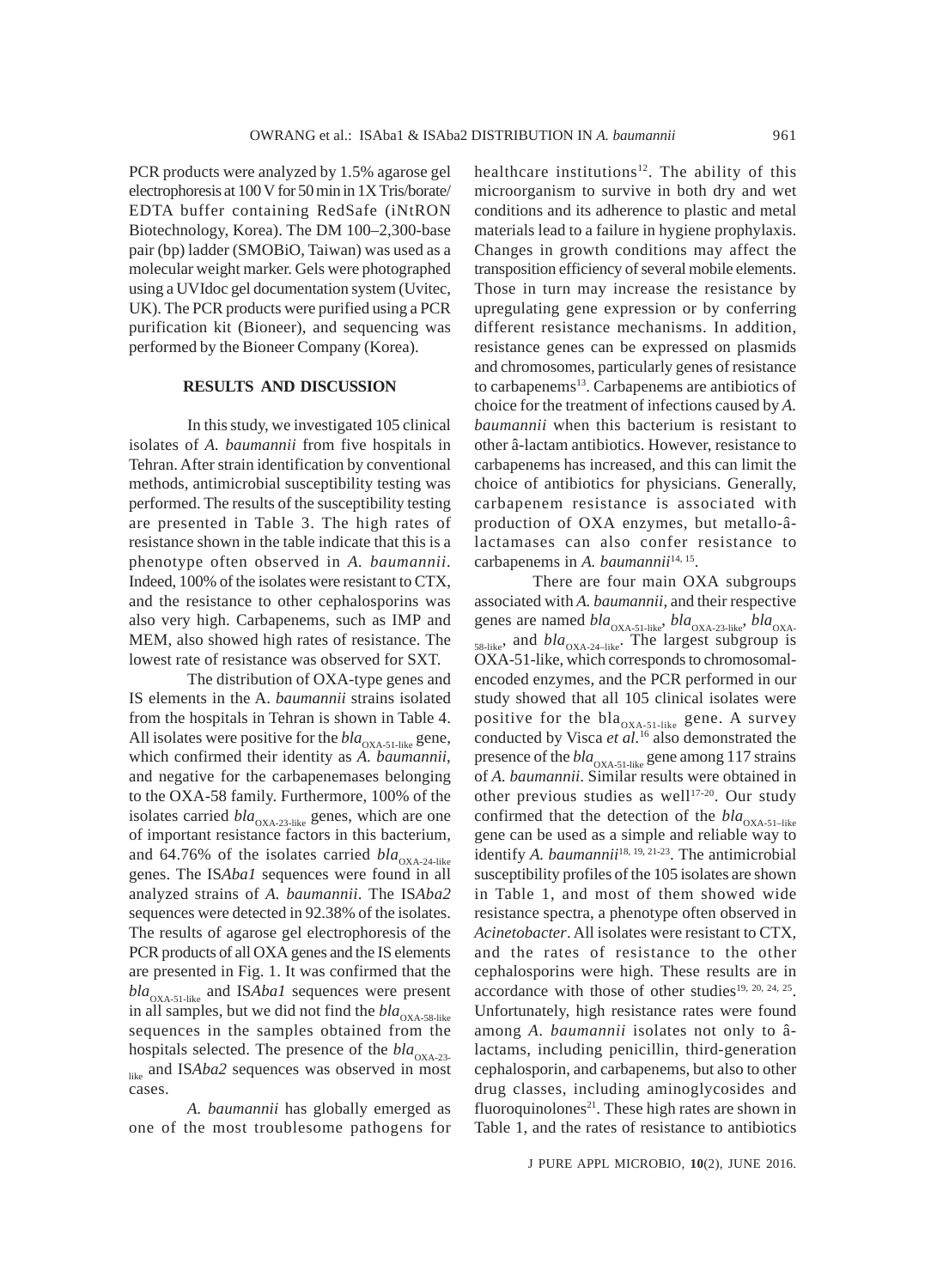such as PIP, TZP, GEN, MCN, and CIP were also high. In this study, the rates of resistance to IMP and MEM were 95.23 and 98.09%, respectively. These results showed that the high prevalence rates of resistance to carbapenems and the frequency of multiple resistance genes, such as OXA genes, are the causes of antibiotic resistant among these bacteria. The *bla*<sub>OXA-23</sub> carbapenemase gene has increasingly been reported worldwide<sup>19</sup>. The OXA-23 â-lactamase was first identified in an *A. baumannii* isolate from Edinburgh, United Kingdom, and the resistance phenotype was transferable, indicating a plasmid  $location<sup>10</sup>$ . OXA-23-like enzymes are able to hydrolyze oxyimino-cephalosporins, aminopenicillins, piperacillin, oxacillin, and aztreonam in addition to carbapenems<sup>10</sup>. In this study, the  $bla_{\rm OXA\text{-}23\text{-like}}$  gene was detected in 100% of the isolates, which is in accordance with other studies in the world<sup>17, 26-29</sup>.

Another OXA-type carbapenemase is encoded by the  $bla_{\text{OXA-24-like}}$  gene, and its prevalence in the isolates tested in the present study was 64.76%, with most of the isolates obtained from one hospital. The frequency of the  $bla_{\rm OXA\text{-}24\text{-like}}$  gene in Tehran was only 15% in 2009 $^{30}$ and  $17.3\%$  in  $2012^{31,32}$ . The last OXA-type carbapenemase investigated in our study is encoded by the  $bla_{\text{OXA-58-like}}$  gene. None of the 105 clinical isolates in this study were positive for the  $bla<sub>OXA-58-like</sub>$  gene, and these results are similar to those from other studies conducted in Iran<sup>30</sup>. ISs are frequently identified in association with OXA  $\hat{a}$ -lactamase genes<sup>10</sup>, and the most prevalent is IS*Aba1*. IS*Aba1*, which has 11-bp inverted repeat sequences flanked by 9-bp direct repeats of the target sequence, has been identified in *A. baumannii* and, like many IS elements, contains promoters that play a role in the expression of antibiotic resistance genes $19$ . In our study, all 105 clinical isolates were PCR-positive for IS*Aba1*, a finding similar to the data from previous studies<sup>18,33</sup>. Turton and other authors $17, 18$  have proposed that insertion of IS*Aba1* upstream of the *bla*<sub>OXA-51-like</sub>

**Table 1.** PCR primers to detect genes encoding OXA Carbapenemase and IS elements

| Primers   | Nucleotide sequences $(51$ to $31)$ | Amplicon<br>size (bp) |
|-----------|-------------------------------------|-----------------------|
| OXA 51F   | TA ATGCTTTG ATCGGCCTTG              | 353                   |
| OXA 51R   | TGGATTGCACTTCATCTTGG                |                       |
| OXA23F    | GATCGGATTGGAGAACCAGA                | 501                   |
| $OX$ A23R | <b>ATTTCTGACCGCATTTCCAT</b>         |                       |
| OXA24F    | GGTTAGTTGGCCCCCTTAAA                | 246                   |
| OXA24R    | AGTTGAGCGAAAAGGGGATT                |                       |
| OXA58F    | AAGTATTGGGGCTTGTGCTG                | 599                   |
| OXA58R    | CCCCTCTGCGCTCTACATAC                |                       |
| ISAba1F   | GTGCTTTGCGCTCATCATGC                | 435                   |
| ISAba1R   | CATGTAAACCAATGCTCACC                |                       |
| ISAba2F   | AATCCGAGATAGAGCGGTTC                | 1100                  |
| ISAba2R   | TGACACATAACCTAGTGCAC                |                       |
|           |                                     |                       |

**Table 2.** The PCR cycles conditions to amplify the OXAs genes and ISA elements

| <b>Steps</b>                                                            | $OXA-51$                                                                                                 | $OXA-23$                                                                                               | $OXA-24$                                                                                                 | $OXA-58$                                                                                        | ISAba1                                                                                                   | ISAba2                                                                                                               | Repeats                                          |
|-------------------------------------------------------------------------|----------------------------------------------------------------------------------------------------------|--------------------------------------------------------------------------------------------------------|----------------------------------------------------------------------------------------------------------|-------------------------------------------------------------------------------------------------|----------------------------------------------------------------------------------------------------------|----------------------------------------------------------------------------------------------------------------------|--------------------------------------------------|
| Activation<br>Denaturation<br>Annealing<br>Extension<br>Final extension | $94^{\circ}$ c/5min<br>$94^{\circ}$ c/45s<br>$54^{\circ}$ C<br>$72^{\circ}$ c/45s<br>$72^{\circ}$ c/7min | $94^{\circ}$ c/5min<br>$94^{\circ}$ c/45s<br>$53^{\circ}$ C<br>$72^\circ$ c/45s<br>$72^{\circ}c/7$ min | $94^{\circ}$ c/5min<br>$94^{\circ}$ c/45s<br>$54^{\circ}$ C<br>$72^{\circ}$ c/45s<br>$72^{\circ}c/7$ min | $94^{\circ}$ c/5min<br>$94^{\circ}$ c/45s<br>54°C.<br>$72^{\circ}$ c/45s<br>$72^{\circ}c/7$ min | $94^{\circ}$ c/5min<br>$94^{\circ}$ c/45s<br>$55^{\circ}$ C<br>$72^{\circ}$ c/45s<br>$72^{\circ}c/7$ min | $94^{\circ}$ c/5min<br>$94^\circ \text{c}/45\text{s}$<br>$48^{\circ}$ C<br>$72^{\circ}$ c/45s<br>$72^{\circ}c/7$ min | 1 cycle<br>30 cycles<br>$\overline{\phantom{0}}$ |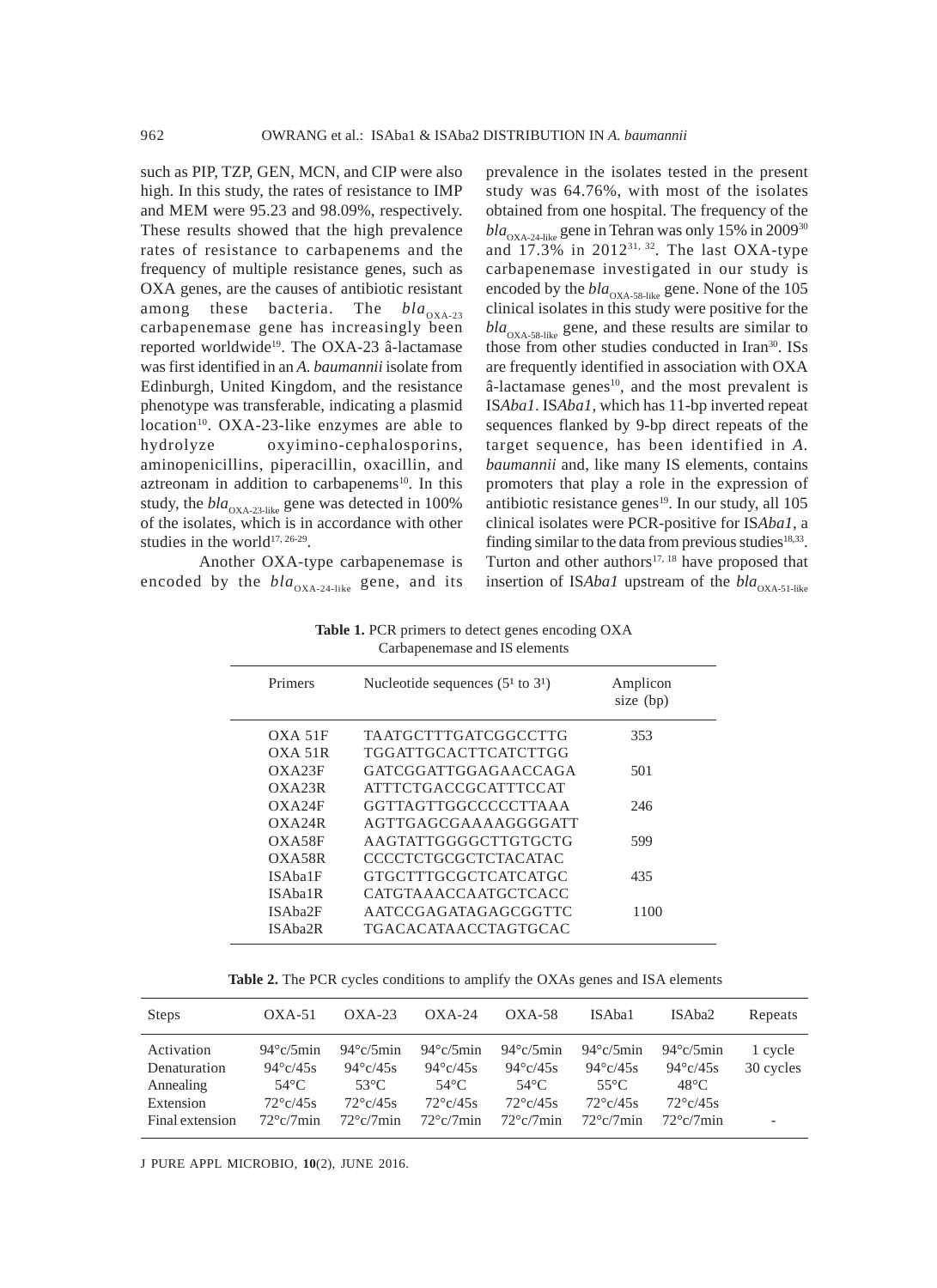gene may provide the promoter to enhance gene expression, potentially contributing to increased levels of carbapenem resistance. IS*Aba2* was the last genetic element that we investigated. This element, similar to IS*Aba1*, can affect the expression of OXA carbapenemases. In the present study, the prevalence rate of IS*Aba2* was 92.38% (Table 3), and the high rate of this IS can account for enhanced promoter activity associated with resistance genes.

In conclusion, *A. baumannii* is an important pathogen in many countries. Based on the results obtained in this study, it can be considered as a red-alarm microorganism in

hospitals, which causes high rates of mortality and morbidity due to its multiple mechanisms of resistance and fails to be treated with common antibiotics or is difficult to treat. This microorganism can cause serious and long-lasting infections, especially in children and immunodeficient patients. Our study was done on some of the genetic elements that can have a major role in resistance to antimicrobial drugs, particularly on mobile elements, which can be transferred between species and transform their antimicrobial patterns to increase resistance. Identification of these factors can help control the infection and reduce the prevalence rate of this microorganism.

**Table 3.** Antimicrobial susceptibility testing of A. *baumannii* isolated from hospitals in Tehran

| Antibiotics             | Concentrations         | Sensitive   | Resistant                |
|-------------------------|------------------------|-------------|--------------------------|
| Minocycline             | $30\mu$ g              | $7(6.66\%)$ | $\overline{98}$ (93.33%) |
| Trimethoprim/           | $1.25 \mu g +$         | $8(7.61\%)$ | 97 (92.38%)              |
| Sulfamethoxazole        | $23.75\mu$ g           |             |                          |
| Piperacillin            | $100 \mu g$            | $2(1.9\%)$  | 103 (98.09%)             |
| Ceftazidime             | $30\mu$ g              | $4(3.8\%)$  | 101 (96.19%)             |
| Cefotaxime              | $30\mu$ g              | $0(0\%)$    | $105(100\%)$             |
| Gentamicin              | $10\mu$ g              | $4(3.8\%)$  | 101 (96.19%)             |
| Ciprofloxacin           | $5\mu$ g               | $1(0.95\%)$ | 104 (99.04%)             |
| Amikacin                | $30\mu$ g              | $7(6.66\%)$ | 98 (93.33%)              |
| Tigecycline             | $15\mu$ g              | $2(1.9\%)$  | 103 (98.09%)             |
| Imipenem                | $10\mu$ g              | 5(4.76%)    | 100 (95.23%)             |
| Cefepime                | $30\mu$ g              | $1(0.95\%)$ | 104 (99.04%)             |
| Ceftriaxone             | $30\mu$ g              | $1(0.95\%)$ | 104 (99.04%)             |
| Meropenem               | $10\mu$ g              | $2(1.9\%)$  | 103 (98.09%)             |
| Piperacillin/tazobactam | $100\mu$ g + $10\mu$ g | $4(3.8\%)$  | 101 (96.19%)             |

**Table 4.** Distribution of OXA type genes and IS elements of A. *baumannii* isolated from hospitals in Tehran

| Genes  | Total        | Loghman     | Motahari    | Percentage<br>Taleghani | Milad       | Mofid      |
|--------|--------------|-------------|-------------|-------------------------|-------------|------------|
| OXA 51 | $105(100\%)$ | 17 (100%)   | 33 (100%)   | $3(100\%)$              | 48 (100%)   | $4(100\%)$ |
| OXA23  | 103 (98.09%) | 17 (100%)   | 31 (93.93%) | $3(100\%)$              | 48 (100%)   | $4(100\%)$ |
| OXA58  | $0(0\%)$     | $0(0\%)$    | $0(0\%)$    | $0(0\%)$                | $0(0\%)$    | $0(0\%)$   |
| OXA24  | 68 (64.76%)  | 17 (100%)   | 31 (93.93%) | $3(100\%)$              | 14 (11.53%) | 3(75%)     |
| ISAba1 | $105(100\%)$ | 17 (100%)   | 33 (100%)   | $3(100\%)$              | 48 (100%)   | $4(100\%)$ |
| ISAba2 | 97 (92.38%)  | 12 (70.58%) | 32 (96.96%) | $3(100\%)$              | 46 (95.83%) | $4(100\%)$ |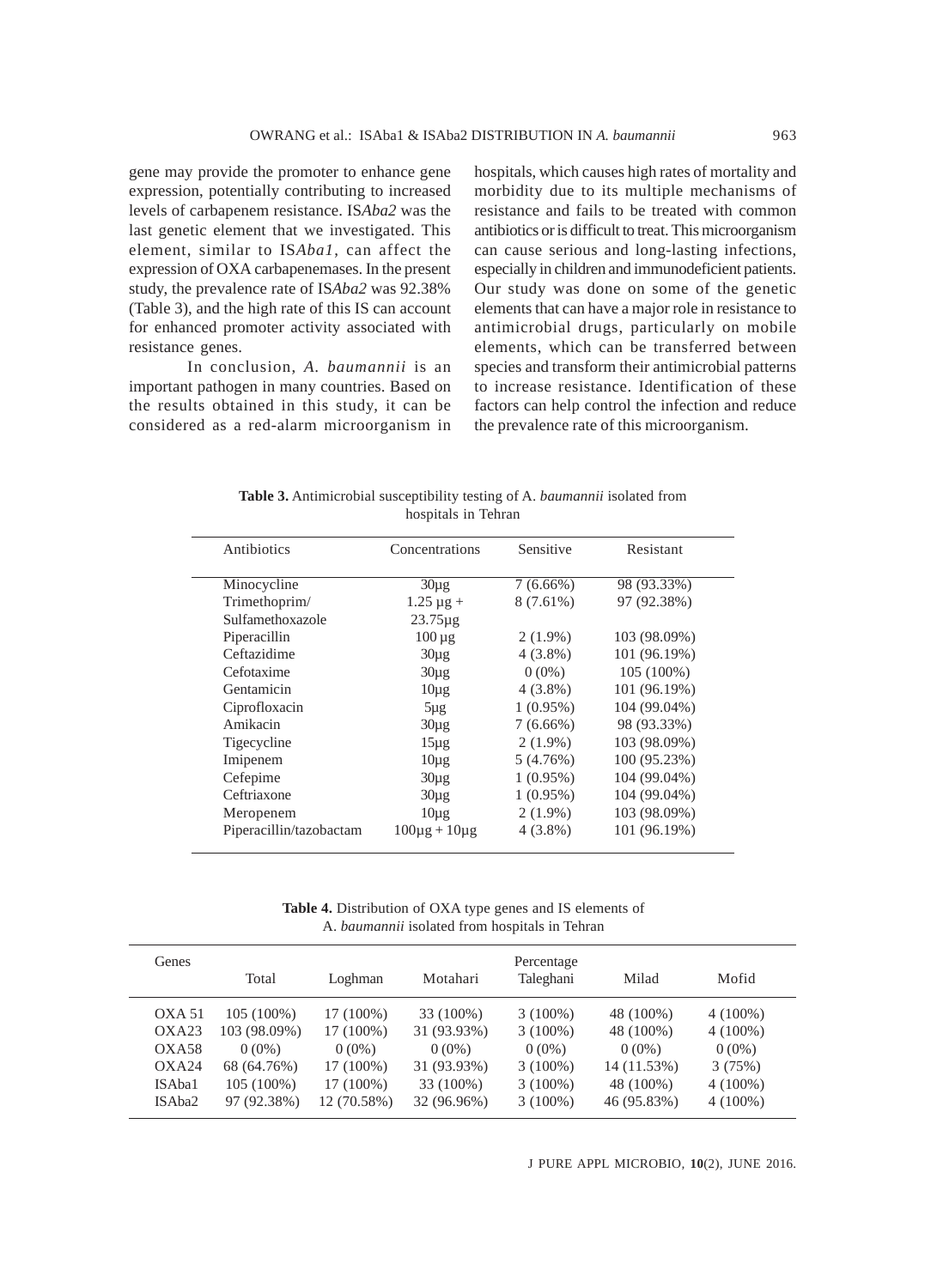

**Fig. 1.** Agarose gel electrophoresis of PCR products of OXAs genes and IS elements. A: OXA23; B: OXA24; C: OXA51; D: ISAba1; E: ISAba2. Band 1 and 8: Ladder; Band 2: negative; Band 7: positive; Bands 3-6: PCR products of related genes

# **ACKNOWLEDGMENTS**

The authors of this paper would like to thank the personnel of the "Pediatric Infections Research Center" for their co-operation.

### **REFERENCES**

1. Zhao SY, Jiang DY, Xu PC, Zhang YK, Shi HF, Cao HL, et al. An investigation of drug-resistant

J PURE APPL MICROBIO*,* **10**(2), JUNE 2016.

Acinetobacter baumannii infections in a comprehensive hospital of East China. Annals of clinical microbiology and antimicrobials. 2015;**14**:7.

- 2. Reddy D, Morrow BM, Argent AC. Acinetobacter baumannii infections in a South African paediatric intensive care unit. *Journal of tropical pediatrics.* 2015; **61**(3):182-7.
- 3. Biderman P, Bugaevsky Y, Ben-Zvi H, Bishara J, Goldberg E. Multidrug-resistant Acinetobacter baumannii infections in lung transplant patients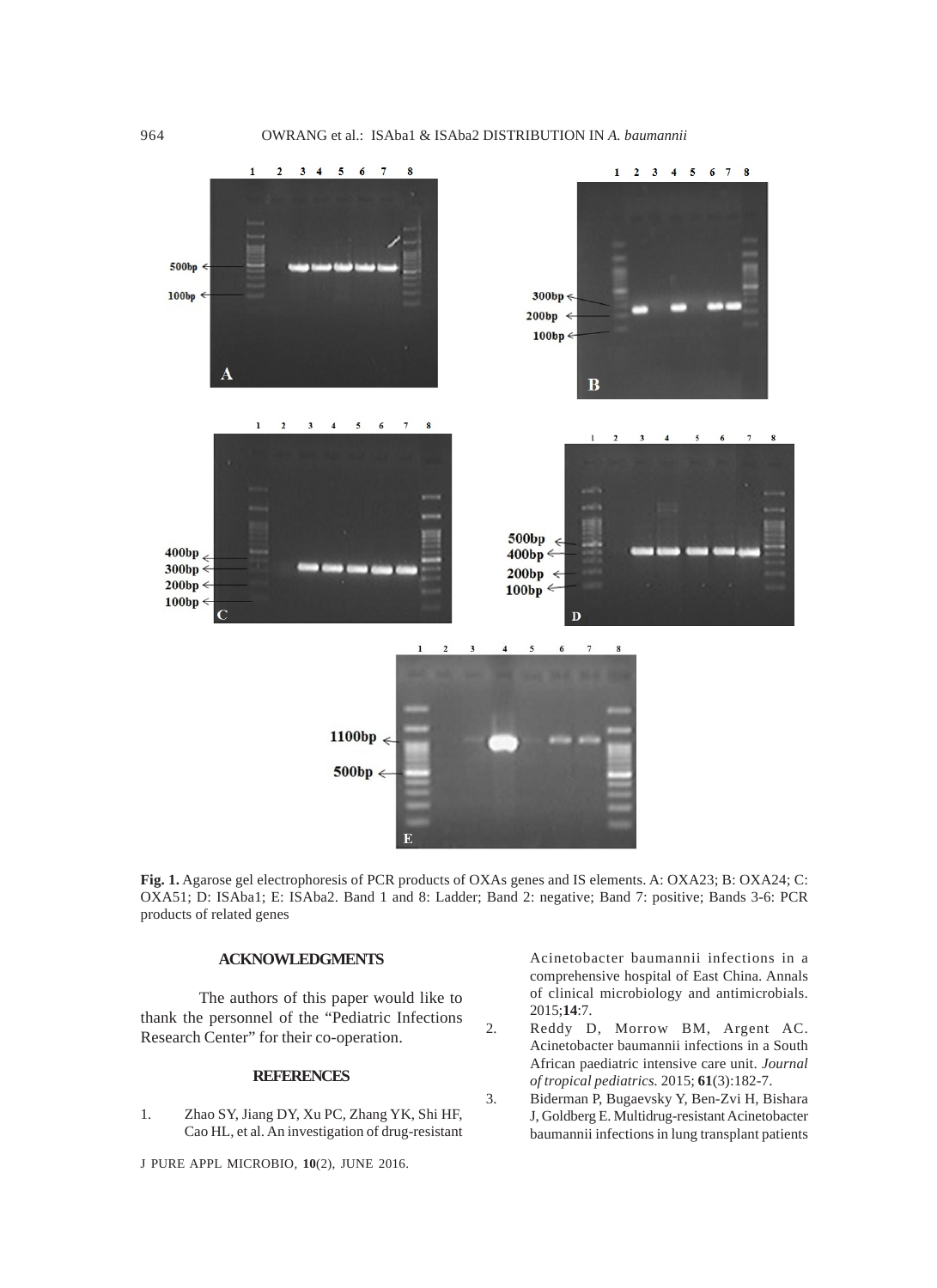in the cardiothoracic intensive care unit. Clinical transplantation. 2015.

- 4. Poirel L, Nordmann P. Carbapenem resistance in Acinetobacter baumannii: mechanisms and epidemiology. Clinical microbiology and infection : the official publication of the European Society of Clinical Microbiology and Infectious Diseases. 2006; **12**(9):826-36.
- 5. Opazo A, Dominguez M, Bello H, Amyes SG, Gonzalez-Rocha G. OXA-type carbapenemases in Acinetobacter baumannii in South America. *Journal of infection in developing countries.* 2012; **6**(4):311-6.
- 6. Kaitany KC, Klinger NV, June CM, Ramey ME, Bonomo RA, Powers RA, et al. Structures of the class D Carbapenemases OXA-23 and OXA-146: mechanistic basis of activity against carbapenems, extended-spectrum cephalosporins, and aztreonam. *Antimicrobial agents and chemotherapy.* 2013; **57**(10):4848- 55.
- 7. Post V, Hall RM. AbaR5, a large multipleantibiotic resistance region found in Acinetobacter baumannii. *Antimicrobial agents and chemotherapy.* 2009; **53**(6):2667-71.
- 8. Poirel L, Naas T, Nordmann P. Diversity, epidemiology, and genetics of class D betalactamases. *Antimicrobial agents and chemotherapy.* 2010; **54**(1):24-38.
- 9. Shaikh F, Spence RP, Levi K, Ou HY, Deng Z, Towner KJ, et al. ATPase genes of diverse multidrug-resistant Acinetobacter baumannii isolates frequently harbour integrated DNA. *The Journal of antimicrobial chemotherapy.* 2009; **63**(2):260-4.
- 10. Walther-Rasmussen J, Hoiby N. OXA-type carbapenemases. *The Journal of antimicrobial chemotherapy.* 2006; **57**(3):373-83.
- 11. Gao J, Zhao X, Bao Y, Ma R, Zhou Y, Li X, et al. Antibiotic resistance and OXA-type carbapenemases-encoding genes in airborne Acinetobacter baumannii isolated from burn wards. Burns : *journal of the International Society for Burn Injuries.* 2014; **40**(2):295-9.
- 12. Peleg AY, Seifert H, Paterson DL. Acinetobacter baumannii: emergence of a successful pathogen. *Clinical microbiology reviews.* 2008; **21**(3):538- 82.
- 13. Heritier C, Poirel L, Aubert D, Nordmann P. Genetic and functional analysis of the chromosome-encoded carbapenem-hydrolyzing oxacillinase OXA-40 of Acinetobacter baumannii. *Antimicrobial agents and chemotherapy.* 2003; **47**(1):268-73.
- 14. Higgins PG, Dammhayn C, Hackel M, Seifert H. Global spread of carbapenem-resistant

Acinetobacter baumannii. *The Journal of antimicrobial chemotherapy.* 2010; **65**(2):233- 8.

- 15. Kim DH, Choi JY, Kim HW, Kim SH, Chung DR, Peck KR, et al. Spread of carbapenemresistant Acinetobacter baumannii global clone 2 in Asia and AbaR-type resistance islands. *Antimicrobial agents and chemotherapy.* 2013; **57**(11):5239-46.
- 16. D'Arezzo S, Principe L, Capone A, Petrosillo N, Petrucca A, Visca P. Changing carbapenemase gene pattern in an epidemic multidrug-resistant Acinetobacter baumannii lineage causing multiple outbreaks in central Italy. *The Journal of antimicrobial chemotherapy.* 2011; **66**(1):54- 61.
- 17. Turton JF, Woodford N, Glover J, Yarde S, Kaufmann ME, Pitt TL. Identification of Acinetobacter baumannii by detection of the blaOXA-51-like carbapenemase gene intrinsic to this species. *Journal of clinical microbiology.* 2006; **44**(8):2974-6.
- 18. Turton JF, Ward ME, Woodford N, Kaufmann ME, Pike R, Livermore DM, et al. The role of ISAba1 in expression of OXA carbapenemase genes in Acinetobacter baumannii*. FEMS microbiology letters.* 2006; **258**(1):72-7.
- 19. Nowak P, Paluchowska P, Budak A. Distribution of blaOXA genes among carbapenem-resistant Acinetobacter baumannii nosocomial strains in Poland. *The new microbiologica.* 2012; **35**(3):317-25.
- 20. Asadollahi P, Akbari M, Soroush S, Taherikalani M, Asadollahi K, Sayehmiri K, et al. Antimicrobial resistance patterns and their encoding genes among Acinetobacter baumannii strains isolated from burned patients. Burns : *journal of the International Society for Burn Injuries.* 2012; **38**(8): 1198-203.
- 21. Stoeva T, Higgins PG, Savov E, Markovska R, Mitov I, Seifert H. Nosocomial spread of OXA-23 and OXA-58 beta-lactamase-producing Acinetobacter baumannii in a Bulgarian hospital. *The Journal of antimicrobial chemotherapy.* 2009; **63**(3):618-20.
- 22. Huang XZ, Cash DM, Chahine MA, Nikolich MP, Craft DW. Development and validation of a multiplex TaqMan real-time PCR for rapid detection of genes encoding four types of class D carbapenemase in Acinetobacter baumannii. *Journal of medical microbiology.* 2012; **61**(Pt 11):1532-7.
- 23. Huang XZ, Chahine MA, Frye JG, Cash DM, Lesho EP, Craft DW, et al. Molecular analysis of imipenem-resistant Acinetobacter baumannii isolated from US service members wounded in